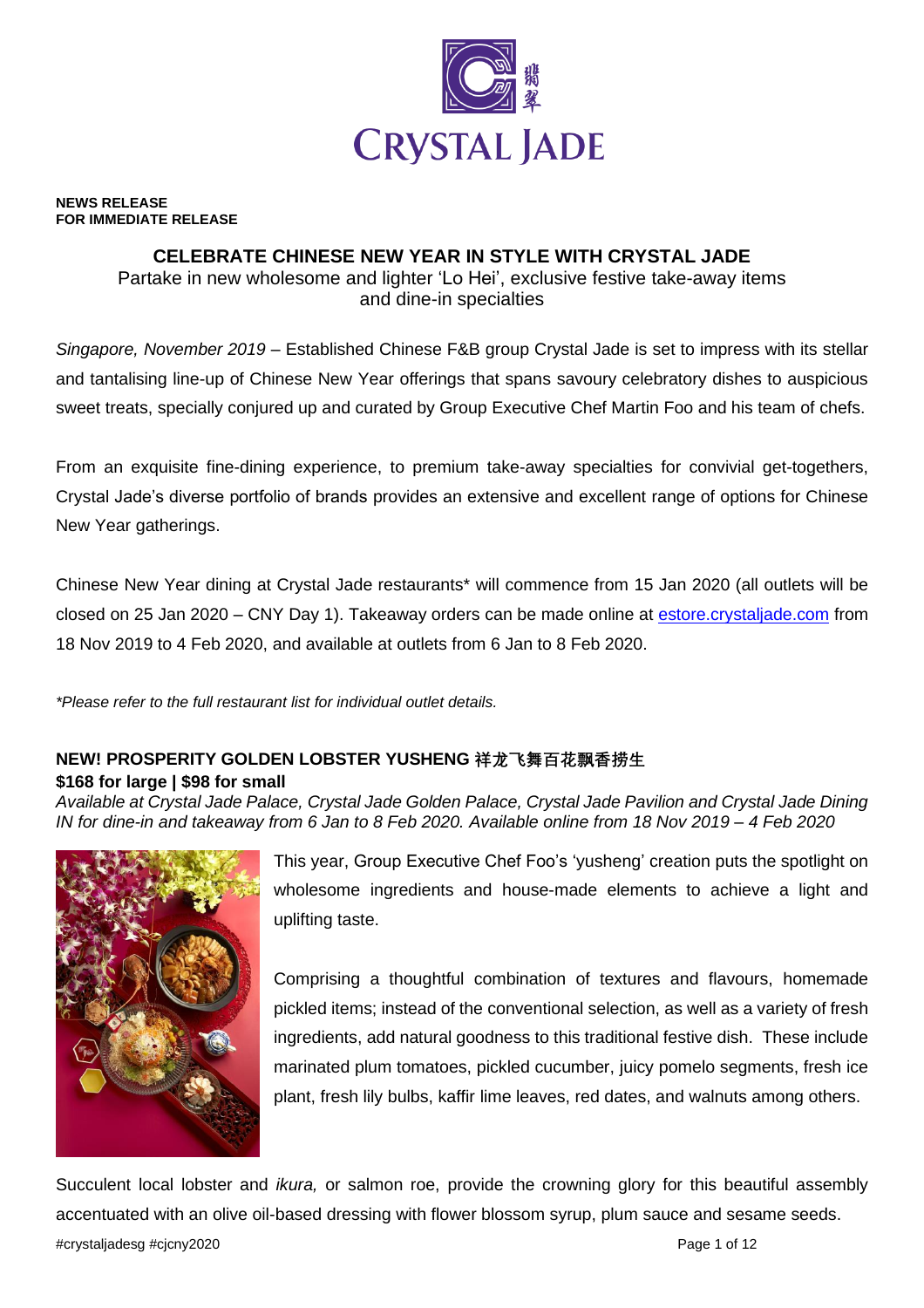### **FESTIVE FEASTING AT CRYSTAL JADE FINE-DINING RESTAURANTS**

Make plans to herald Chinese New Year at one of Crystal Jade's fine dining or casual dining restaurants, and partake in delectable Chef's recommendations, as well as a variety of dine-in set menus that promises something for everybody.



### *Crystal Jade Palace (Takashimaya Shopping Centre)*



Relish Resident Chef Martin Foo's innovative and perfectly-executed dishes with his signature unique touches.

The *Pan-fried tiger prawn with prawn paste and Chardonnay cream sauce* 白酒奶油酿老虎大虾皇 (\$20 per person) is highly-recommended – large juicy tiger prawns anointed with a touch of prawn paste, pan-fried, then finished with a silky Chardonnay cream sauce studded with red onions and bacon. *Hakka yam abacus seeds with Boston Lobster* 波士顿龙虾算盘子 (\$15 per 100g) is a decadent version of the traditional dish with homemade Hakka yam abacus seeds expertly stir-fried over high heat with dried shrimp, shiitake mushrooms, black moss 'fa cai' and Boston Lobster.

*Crispy brown sugar and coconut glutinous rice cake 'nian gao'* 脆皮鸳鸯年糕 (available in select set menus) is an inventive sweet with alternating coconut and brown sugar glutinous rice cake layers wrapped in spring roll skin dotted with black and white sesame seeds.

The extensive range of set menus at Crystal Jade Palace starts at \$98 to \$168 per person for minimum two to dine, from \$498 for four persons to \$3,388 for ten persons. A vegetarian set menu is also available.

# *Crystal Jade Golden Palace (Paragon)*

Indulge in nourishing dishes brimming with premium ingredients the likes of *Braised Dried Oyster stuffed with Minced Meat accompanied with Melon Ring stuffed with Conpoy* 蚝皇蝴蝶蚝伴玉环 (\$38 per person), *Wok-*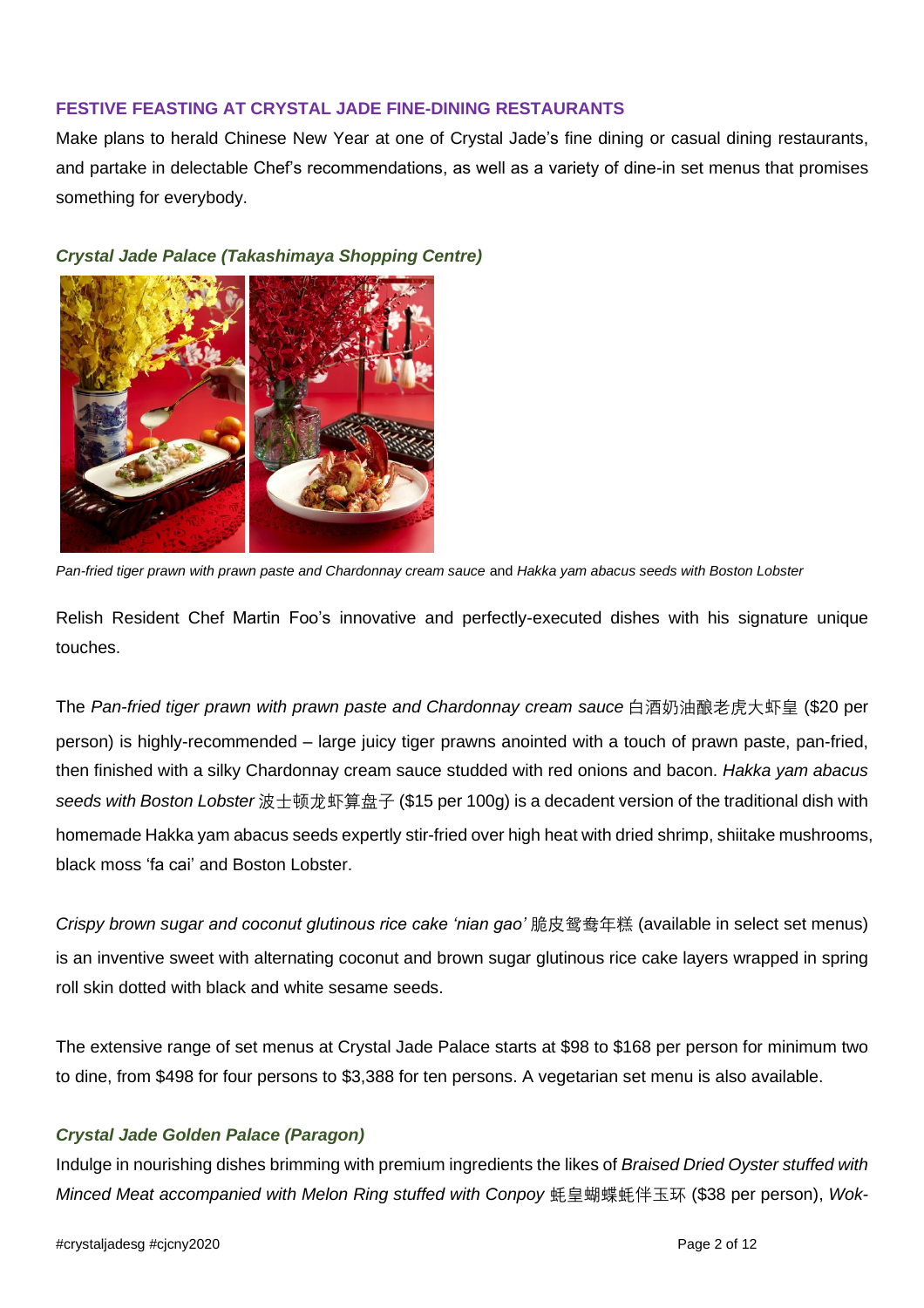*fried Wagyu cube with sliced garlic* 蒜片和牛粒 (\$68 for regular portion) and *Braised Longevity mee sua with scallop in Teochew style* 潮式带子长寿面 (\$24 per person). A comforting *Double-boiled apricot with red dates* 红枣炖杏脯 (\$8.80 per person) makes a befitting sweet finale to the meal.

At Crystal Jade Golden Palace, set menus start at \$128 to \$218 per person (minimum 2 to dine) and \$438 to \$4,888 for four to ten.

# *Crystal Jade Dining IN (VivoCity)*

Mark a lucky start to the year with a sumptuous *Sea treasure claypot* 鲍鱼全家福 (\$108 per portion) with 10 head abalone, scallop, sea cucumber, fish maw, mushroom and broccoli among other indulgent produce, as well as *Braised Bird's nest thick soup with crab meat and crab roe* 珊瑚藏燕液 (\$38 per person) – top picks at this perennial favourite dining destination with a view of Sentosa Island.

Set menus at Crystal Jade Dining IN are priced from \$78 to \$148 per person (minimum 2 to dine) and from \$398 to \$2,488 for four to ten persons. Vegetarian set available.

# *Crystal Jade Pavilion (Crowne Plaza)*

Located at Crowne Plaza Changi Airport, Crystal Jade Group's latest finedining restaurant proffers an elegant and contemporary space that is ideal for Chinese New Year family celebrations and corporate entertaining.

*Braised cod fish sphere in golden thick soup with Ibérico ham* 金汤鱼绣球配 西班牙火腿 (pictured right, \$28 per person) is a novel take on the classic 'lion's head' meatball with a buttery-fleshed cod fish ball made with handchopped cod fish, chopped water chestnuts, as well as fatty pork, in a luminous thick sauce rendered from superior stock, carrots and pumpkin.



*Crispy herbal 'dang gui' duck* 脆皮当归烤鸭 (\$38 for half, \$68 for whole) is served in an aromatic herbal sauce infused with the unmistakeable bittersweet notes of Angelica root and dried longan, while wolfberries add little bursts of sweetness.

Set menus at Crystal Jade Pavilion are priced from \$88 to \$168 per person (minimum 2 to dine), to \$398 to \$2,288 for four to ten persons. Vegetarian set available.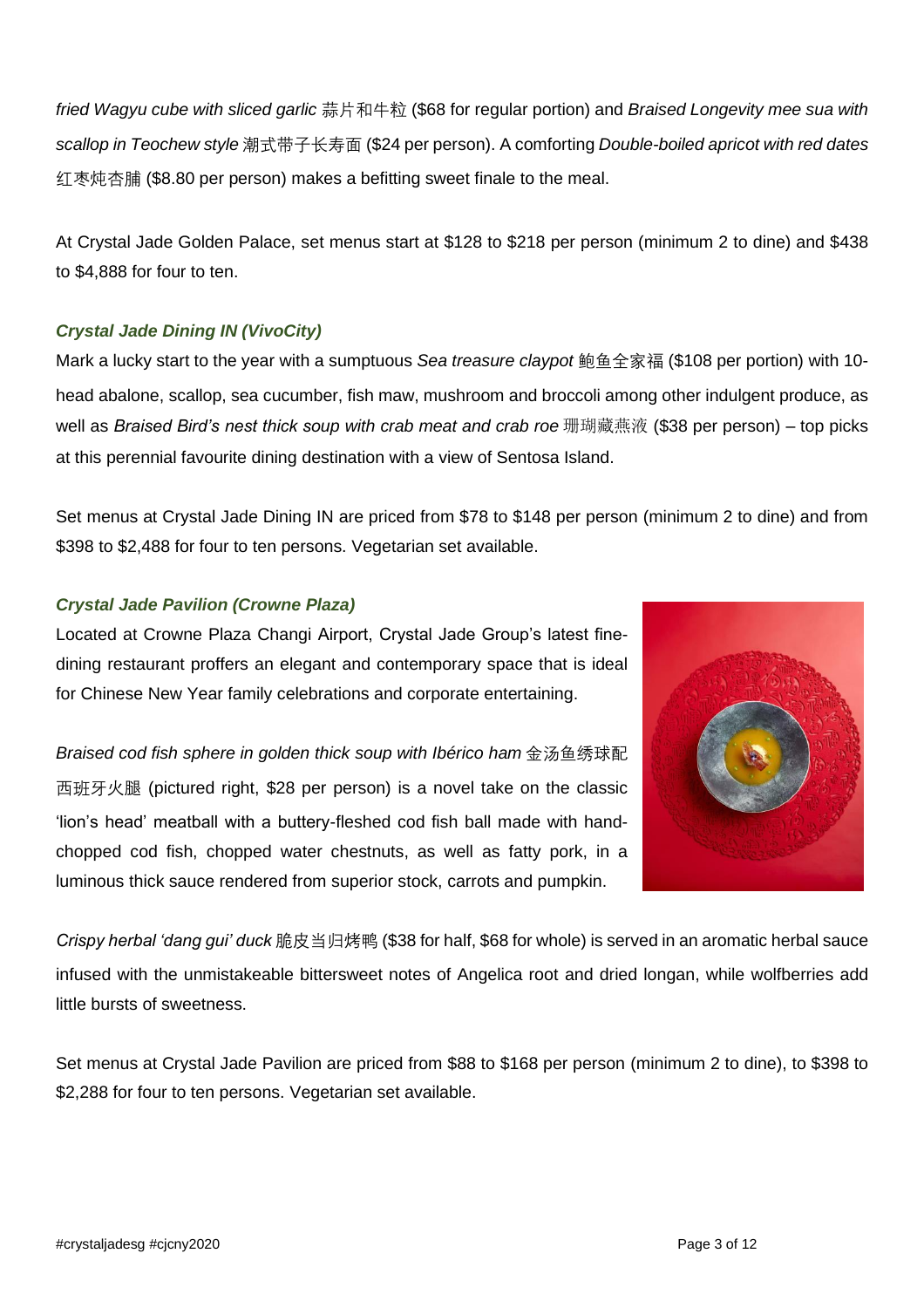### **FESTIVE FEASTING AT CRYSTAL JADE CASUAL DINING RESTAURANTS**

#### *Crystal Jade Hong Kong Kitchen*



Well-known for its affordable dim sum, noodles and congee bowls, Crystal Jade Hong Kong Kitchen's culinary team presents several recommended dishes such as *Braised whole 10-head abalone with homemade black moss 'goldbar' beancurd* 蚝皇 10 头鲍鱼自制发财金砖 (\$28.80 for regular); blocks of soft homemade tofu with a crown of black moss and cloaked in an *umami*-laden braising liquid rendered by simmering abalone in superior stock, and *Wok-fried glutinous rice with Chinese sausage topped with sakura shrimp* 樱花虾生炒腊味糯米饭 (\$24.80 for regular)

Set menus for four, six, eight and ten persons start from \$268 and are available at all Crystal Jade Hong Kong Kitchen outlets.

### *Crystal Jade La Mian Xiao Long Bao*

At Crystal Jade La Mian Xiao Long Bao, diners can feast on *Deep-fried marble goby with hot and sour sauce in rice wine* 京烧酒糟油浸笋壳鱼 (\$12 per 100g), *Crispy roasted chicken with garlic and spring onion sauce* 富贵油淋鸡 (\$20.80 for half and \$33.80 for whole), and moreish bites such as *Steamed bun with roasted duck* 金牌烧鸭包 (\$6.20 for three pieces)*.*

Set menus for four, six, eight and ten persons are priced from \$228 and available at all Crystal Jade La Mian Xiao Long Bao outlets.

### **CHEF'S RECOMMENDATIONS AND FESTIVE SET MENUS AT CRYSTAL JADE JIANG NAN**



Enjoy a meal with family and friends amid the refined and elegant setting of Crystal Jade Jiang Nan at VivoCity. Limited-time specialities range from unctuous *Braised pork belly with baby abalone* 一口金鲍红烧肉 (\$36.80), *Double-boiled abalone with conpoy, sea cucumber and fish maw soup served in a teapot* 鲍鱼佛跳墙茶壶汤 (pictured left, \$24.80 per person); a riff on the classic 'Buddha jump over the wall', as well as Northern-Chinese dim sum the likes of *Steamed fresh prawns with chives stem dumpling* 青龙菜鲜虾水饺 (\$8.80 for six pieces) and *Pan-fried mushroom pastry* 香煎花菇烧饼 (\$6.80 for three pieces).

A perfumy *Trio-flavour dumplings in wine lees* 酒糟三色水晶汤圆 (\$5.20 for three pieces) with yam, peanut and sesame fillings will satisfy for dessert.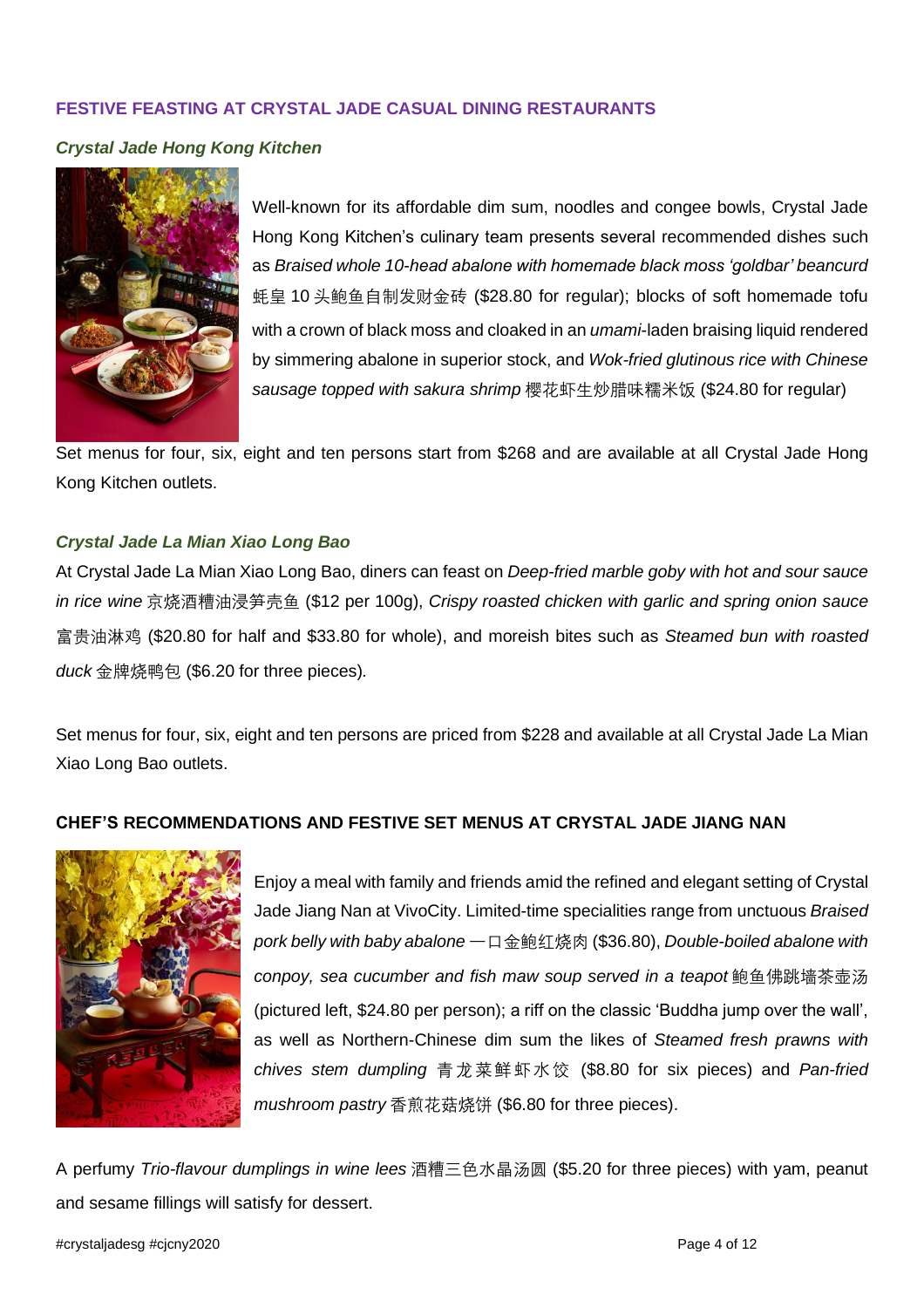Set menus for four, six, eight and ten starting from \$258 to \$698 at Crystal Jade Jiang Nan VivoCity.

**Promotions for dine-in** (15 Jan – 8 Feb 2020)

- 1) For order of CNY Set Menu
- Jadeite members or payment made with Citibank or UOB debit/credit card gets to receive up to \$500 worth of cash dining vouchers worth 10% of set menu value
- 2) CNY A La Carte dishes
- 12% cashback for Jadeite members making payment with partnering bank cards
- 10% cashback for Jadeite members

#### **FESTIVE TAKEAWAY DELIGHTS**

*Available at selected Crystal Jade restaurants from 6 Jan to 8 Feb 2020. Online order from 18 November 2019 – 4 February 2020, collection from 6 January 2020 at select outlets*

\*Please refer to Appendix 1A for full list of items.

Perfect for family gatherings or office parties during the festive period, Crystal Jade's Chinese New Year takeaway items range from *yusheng* and treasure pots, to sweet and savoury traditional cakes and cookies.

From 18 November 2019 to 4 February 2020, takeaway orders can be made online at estore.crystaljade.com, and customers can also place their orders in person at Crystal Jade restaurants and bakery outlets from 6 January 2019. Collection of orders can be made from 6 January to 8 February 2020 at select Crystal Jade outlets.

#### **NEW! ETERNAL BLISS PLATTER 五福临门**



A highly-recommended pick for gift-giving, the elegant *Eternal bliss platter* 五 福临门 (\$50.80) makes a statement with five tempting savoury and sweet homemade items that symbolise good tidings.

The platter includes familiar treats such as *Prosperity carrot cake* 如意萝卜糕, *Abundance yam cake* 丰味芋头糕, Fortune *glutinous rice cake* 发财年糕, and *Golden egg sponge cake* 黄金鸡蛋蒸糕, as well as a *Happiness Roselle Osmanthus cake* 吉祥洛神桂花糕 *–* wholesome creations that complement the platter perfectly. All five cakes are available in individual portions as well.

## • **Auspicious reunion feast festive takeaway bundle 贺岁福满金装外带套餐 \$418 for 5 pax (worth \$482) | \$668 for 10 pax (worth \$728).**

For a fuss-free and delectable reunion dinner at home or in the office, Crystal Jade's Chinese New Year bundles comprising quintessential festive dishes are great options.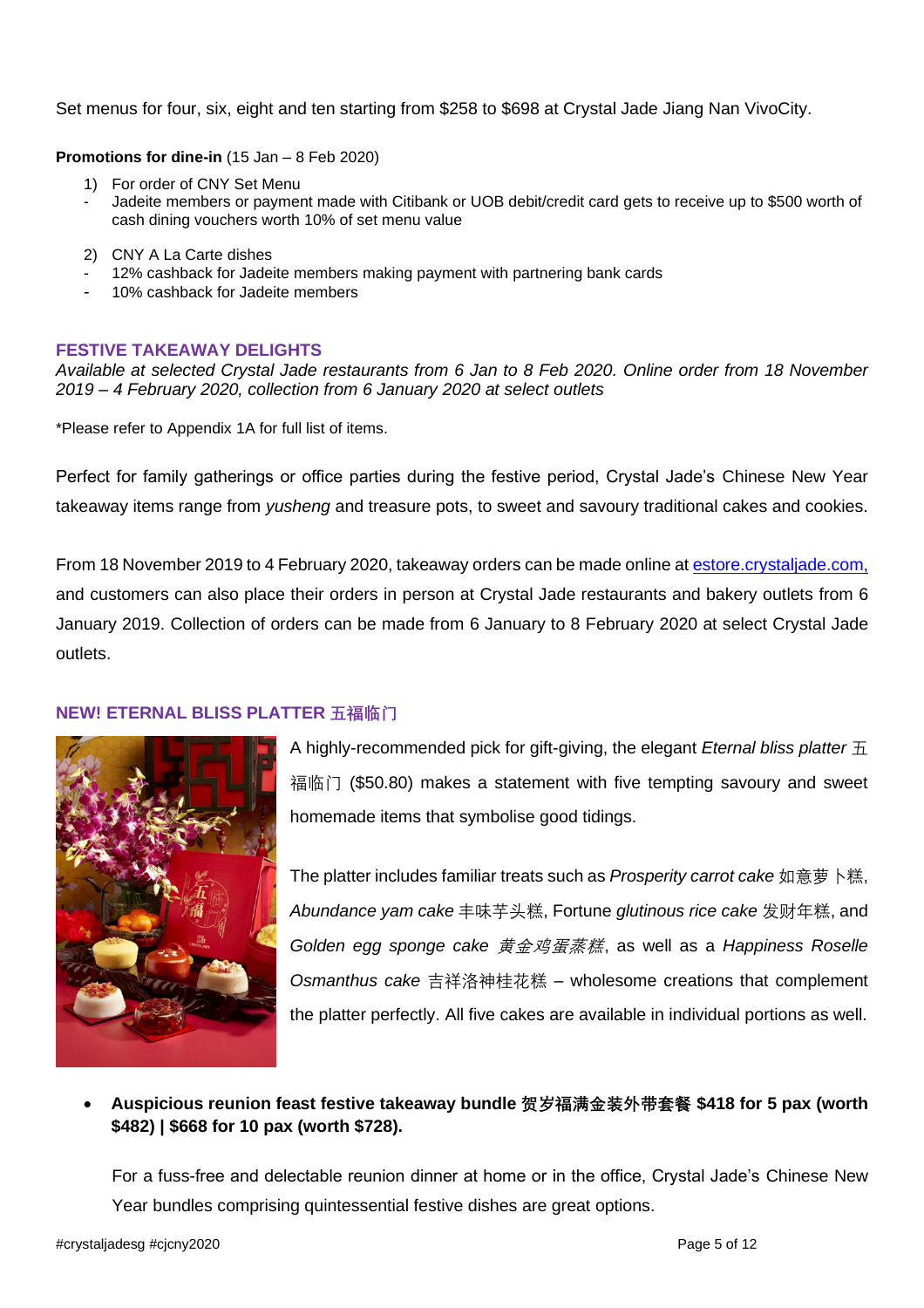Each set comprises five items such as the quintessential *Bountiful abalone treasure pot* 金玉满堂海 味盆菜 and *Reunion smoked salmon yusheng* 团圆烟熏三文鱼捞起, as well as a whole *Salt-baked 'dang gui' chicken* 纸包当归盐焗鸡, *Eight treasure glutinous rice* 八宝荷叶糯米饭 and *Prosperity carrot cake* 如意萝卜糕.

- **Bountiful abalone treasure pot 金玉满堂鲍鱼海味盆菜 \$308 for small | \$508 for large** This timeless *Bountiful abalone treasure pot* never goes out of style. Boasting 20 choice ingredients the likes of whole 10-head abalone, sea cucumber, fish maw, fresh scallop, fresh prawn, dried oyster, conpoy, black moss, pig trotter and dried mushrooms braised in a full-bodied thick sauce, this hearty generous pot of wholesome goodness is a definite show-stopper on any reunion table and is best savoured in the company of family and friends.
- **Reunion smoked salmon yusheng 团圆烟熏三文鱼捞起 \$48.80 for small | \$72.80 for large**
- **Reunion baby abalone yusheng 团圆鲍鱼捞起 \$54.80 for small | \$82.80 for large**

Toss to an abundant year ahead with a classic sweet and tangy *yusheng* matched with slices of savoury smoked salmon with dill and cinnamon, and a homemade apple *yusheng* sauce. An alternative rendition with baby abalone is also available.

#### • **Chinese New Year Cookies**



Treat visiting relatives and friends to Crystal Jade's signature festive cookies. Perennial favourites span crispy-top *Fortune Bo Lo pineapple tarts* 旺上旺菠萝黄梨挞 (\$22.80) with a generous filling of well-balanced sweet and tart pineapple jam, buttery *Sugar puff cookies* 黄金糖酥 (\$18.80), *Lychee Butter Cookies* 荔枝牛油曲奇 (\$16.80) and *Almond chocolate chip cookies* 杏仁巧克力曲奇(\$16.80).

The *Lucky Trio Bundle* 三星报喜 (\$52.80) consisting a trinity of *Sugar puff cookies* 黄金糖酥, *Lychee butter cookies* 荔枝牛油曲奇 and *Fortune Bo Lo pineapple tarts* 旺上旺菠萝黄梨挞 makes an excellent option for gifting!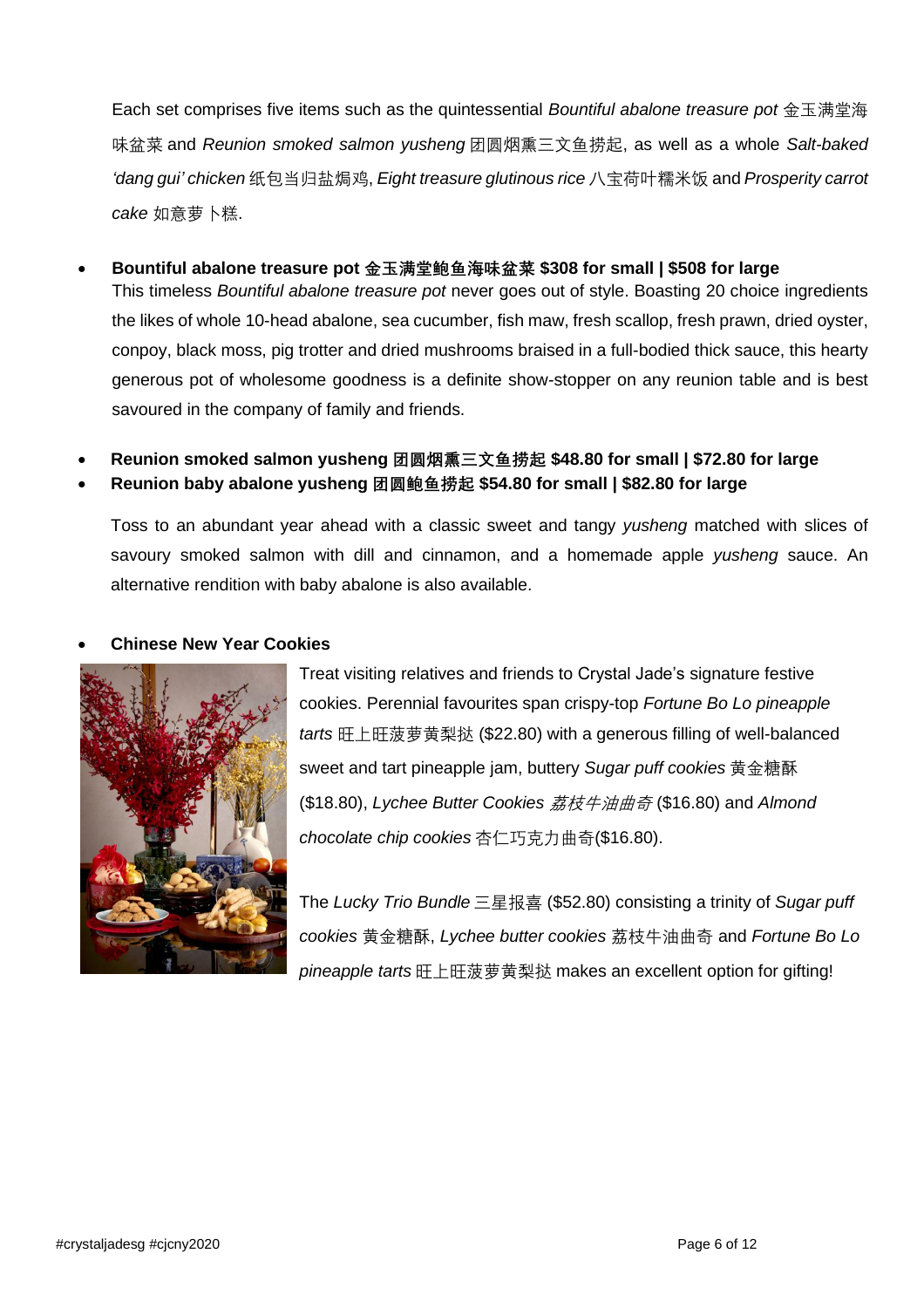## **Promotion for festive takeaway items**

|                                                           | <b>Early Bird</b><br>$(18$ Nov 2019 - 5 Jan 2020) | <b>Regular Offer</b><br>(6 Jan 2020 - 4 Feb 2020) |
|-----------------------------------------------------------|---------------------------------------------------|---------------------------------------------------|
| <b>Jadeite Members</b>                                    | <b>20%</b>                                        | 15%                                               |
| Non-members with<br>bank partners card*                   | 15%                                               | 10%                                               |
| <b>Additional 8%</b><br>with promo code <cjcny8></cjcny8> | 8%                                                |                                                   |

For more information on outlet locations, please log on to [www.crystaljade.com.](http://www.crystaljade.com/)

*Note to editors:* 

- *All prices are subject to 10% service charge and GST.*
- *High-res images of select CNY items and dishes are available upon request via email.*

#### **ABOUT CRYSTAL JADE GROUP**

Founded in 1991, Crystal Jade is an awarded Chinese culinary group with MICHELIN one star for three consecutive years, since its inaugural edition, and multiple MICHELIN Bib Gourmand awards (Hong Kong & Shanghai). Committed to preserving the rich traditions of Chinese cuisine, the group's portfolio of specialty dining concepts range from fine dining and casual dining restaurants to quick-service outlets and bakeries.

To date, the award-winning group owns and operates over 100 outlets across 30 major cities in Asia Pacific.

For more information or assistance, please contact: **Sixth Sense Communications & PR Consultancy** Loh Hsian Ming T: 6423 0096 | M: 9435 9171 E: [hsianming@sixthsense.com.sg](mailto:hsianming@sixthsense.com.sg)

### **Crystal Jade Culinary Concepts Holding**

Irene Goh, Senior Marcom Manager Charis Tan, Marcom Manager T: 6512 0825 | M: 9670 9337 T: 6512 0806 | M: 9424 1903 E: [irene.goh@crystaljade.com](mailto:irene.goh@crystaljade.com) E: [charis.tan@crystaljade.com](mailto:charis.tan@crystaljade.com)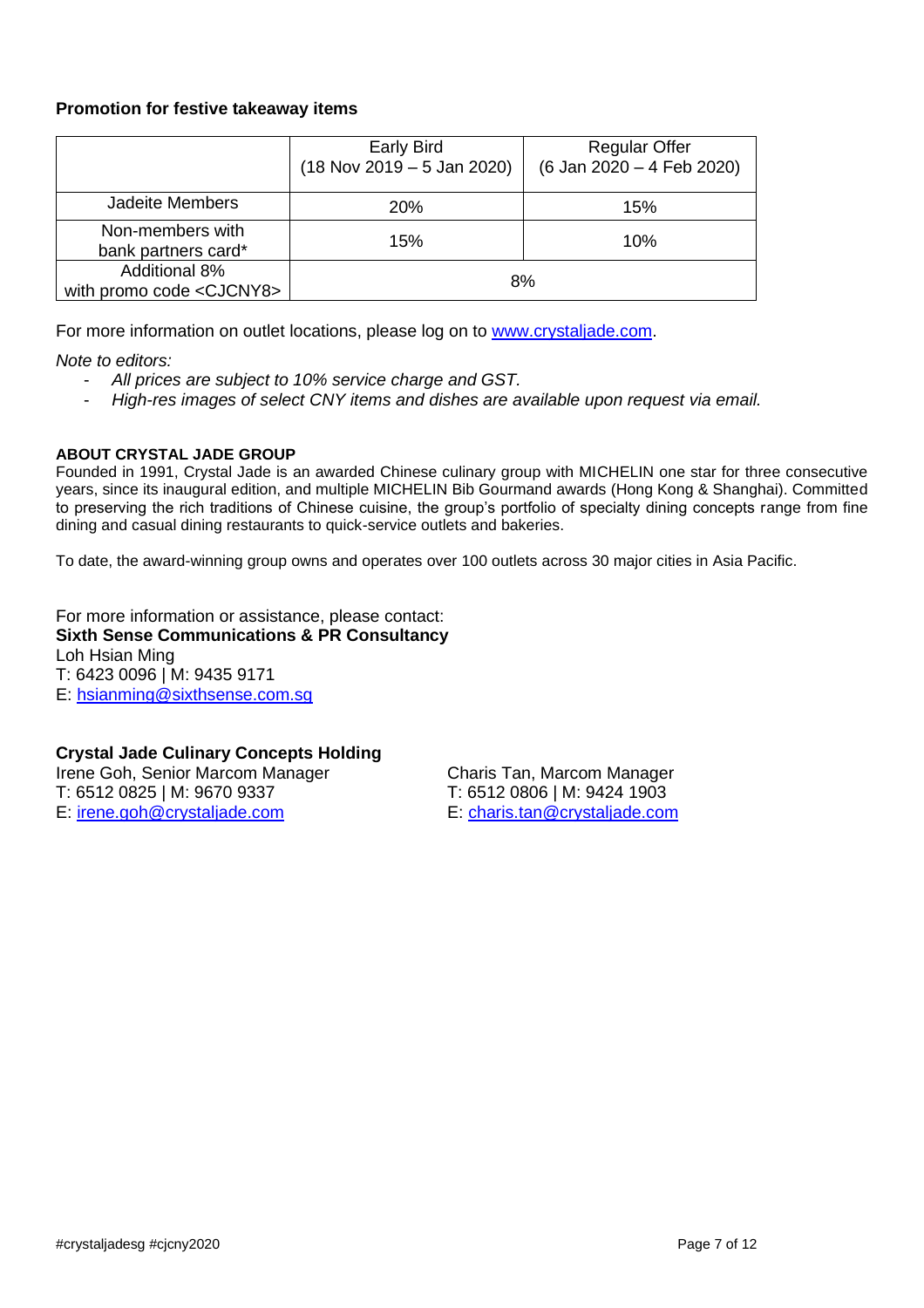#### **APPENDIX 1A: FESTIVE TAKEAWAY AVAILABILITY DETAILS**

| <b>PRODUCT DESCRIPTION</b>                                                                                                                                                                                                                                                                                                               | <b>Outlets - Collection and Sale</b>                                                                                                              | <b>Selling Price</b>        |
|------------------------------------------------------------------------------------------------------------------------------------------------------------------------------------------------------------------------------------------------------------------------------------------------------------------------------------------|---------------------------------------------------------------------------------------------------------------------------------------------------|-----------------------------|
| <b>Auspicious Reunion Feast Festive</b><br><b>Takeaway Bundle (S)</b><br>Bountiful Abalone Treasure Pot (S)<br>Reunion Smoked Salmon Yusheng (S)<br>Eight Treasure Glutinous Rice Wrapped in<br>Lotus Leaf<br>Salt Baked 'Dang Gui' Chicken (Whole)<br>Prosperity Carrot Cake (7")<br>FREE BOTTLE OF RED WINE (for estore<br>order only) | Crystal Jade Jiang Nan, Crystal Jade<br>Hong Kong Kitchen, Crystal Jade<br>La Mian Xiao Long Bao                                                  | \$<br>418.00<br>(U.P \$482) |
| <b>Auspicious Reunion Feast Festive</b><br>Takeaway Bundle (L)<br>Bountiful Abalone Treasure Pot (L)<br>Reunion Smoked Salmon Yusheng (L)<br>Eight Treasure Glutinous Rice Wrapped in<br>Lotus Leaf<br>Salt Baked 'Dang Gui' Chicken (Whole)<br>Prosperity Carrot Cake (7")<br>FREE BOTTLE OF RED WINE (for estore<br>order only)        | Crystal Jade Jiang Nan, Crystal Jade<br>Hong Kong Kitchen, Crystal Jade<br>La Mian Xiao Long Bao                                                  | \$<br>668.00<br>(U.P \$728) |
| <b>Bountiful Abalone Treasure Pot (S)</b>                                                                                                                                                                                                                                                                                                | Crystal Jade Jiang Nan, Crystal Jade<br>Hong Kong Kitchen, Crystal Jade La<br>Mian Xiao Long Bao and Crystal<br>Jade GO (Punggol & United Square) | \$<br>308.00                |
| <b>Bountiful Abalone Treasure Pot (L)</b>                                                                                                                                                                                                                                                                                                | Crystal Jade Jiang Nan, Crystal Jade<br>Hong Kong Kitchen, Crystal Jade<br>La Mian Xiao Long Bao and Crystal<br>Jade GO (Punggol & United Square) | \$<br>508.00                |
| <b>Reunion Baby Abalone Yusheng (S)</b>                                                                                                                                                                                                                                                                                                  | Crystal Jade Jiang Nan, Crystal Jade<br>Hong Kong Kitchen, Crystal Jade<br>La Mian Xiao Long Bao                                                  | \$<br>54.80                 |
| <b>Reunion Baby Abalone Yusheng (L)</b>                                                                                                                                                                                                                                                                                                  | Crystal Jade Jiang Nan, Crystal Jade<br>Hong Kong Kitchen, Crystal Jade<br>La Mian Xiao Long Bao                                                  | \$<br>82.80                 |
| <b>Reunion Smoked Salmon Yusheng (S)</b>                                                                                                                                                                                                                                                                                                 | Crystal Jade Jiang Nan, Crystal Jade<br>Hong Kong Kitchen, Crystal Jade<br>La Mian Xiao Long Bao and Crystal<br>Jade GO (Punggol & United Square) | \$<br>48.80                 |
| <b>Reunion Smoked Salmon Yusheng (L)</b>                                                                                                                                                                                                                                                                                                 | Crystal Jade Jiang Nan, Crystal Jade<br>Hong Kong Kitchen, Crystal Jade<br>La Mian Xiao Long Bao and Crystal<br>Jade GO (Punggol & United Square) | \$<br>72.80                 |
| <b>Crystal Jade Abundance Abalone Treasure</b><br>Pot (S)                                                                                                                                                                                                                                                                                | Crystal Jade Palace, Crystal Jade<br>Golden Palace, Crystal Jade<br>Dining IN, Crystal Jade Pavilion                                              | \$<br>388.00                |
| <b>Crystal Jade Abundance Abalone Treasure</b><br>Pot (L)                                                                                                                                                                                                                                                                                | Crystal Jade Palace, Crystal Jade<br>Golden Palace, Crystal Jade<br>Dining IN, Crystal Jade Pavilion                                              | \$<br>588.00                |
| <b>Prosperity Golden Lobster Yusheng (S)</b>                                                                                                                                                                                                                                                                                             | Crystal Jade Palace, Crystal Jade<br>Golden Palace, Crystal Jade<br>Dining IN, Crystal Jade Pavilion                                              | \$<br>98.00                 |
| <b>Prosperity Golden Lobster Yusheng (L)</b>                                                                                                                                                                                                                                                                                             | Crystal Jade Palace, Crystal Jade<br>Golden Palace, Crystal Jade<br>Dining IN, Crystal Jade Pavilion                                              | \$<br>168.00                |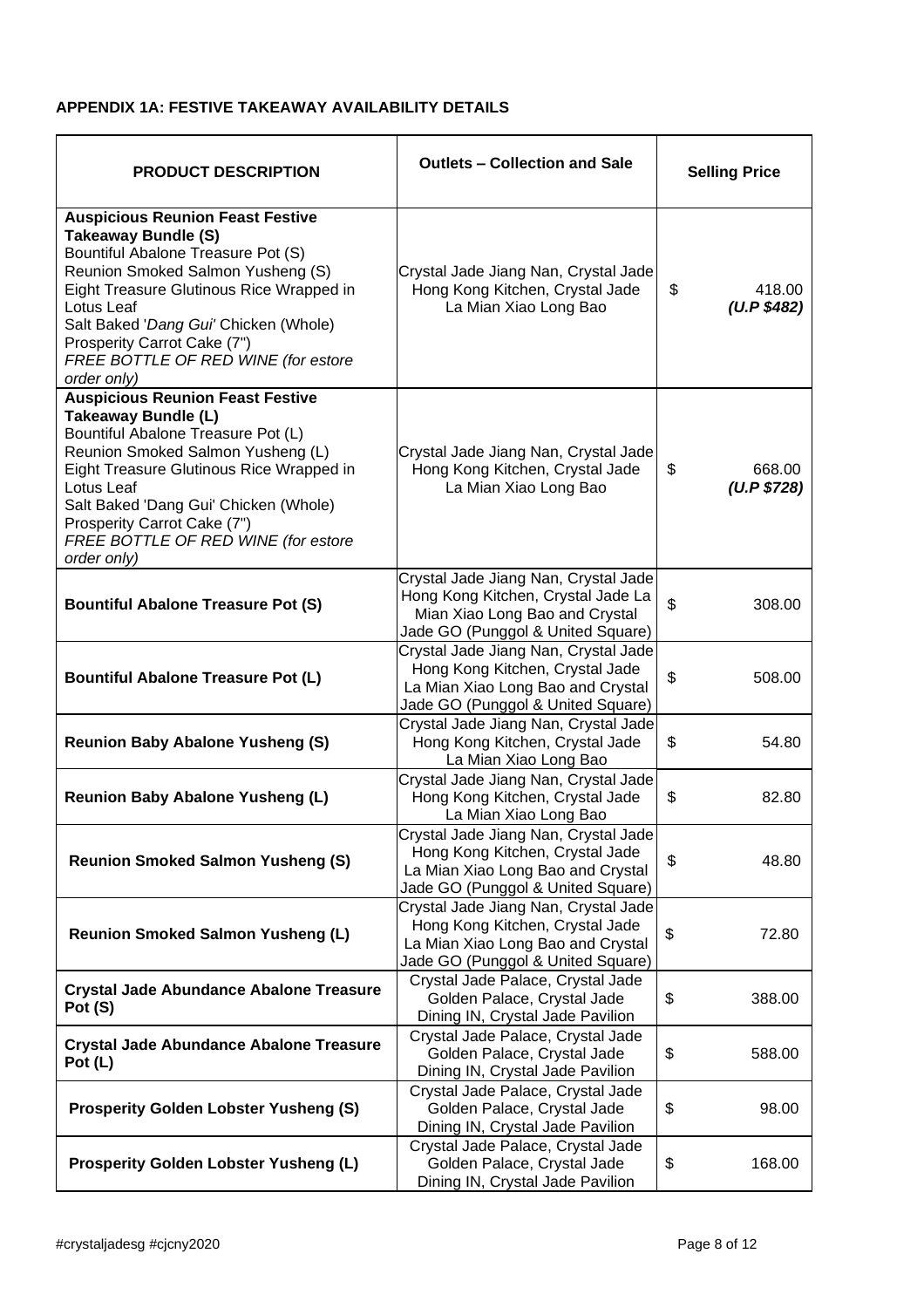| <b>Eight Treasure Glutinous Rice Wrapped in</b><br><b>Lotus Leaf</b> | Crystal Jade Jiang Nan, Crystal Jade<br>Hong Kong Kitchen, Crystal Jade<br>La Mian Xiao Long Bao and<br>Crystal Jade GO (Punggol &                                                         | \$<br>20.80             |
|----------------------------------------------------------------------|--------------------------------------------------------------------------------------------------------------------------------------------------------------------------------------------|-------------------------|
|                                                                      | United Square)<br>Crystal Jade Jiang Nan, Crystal Jade                                                                                                                                     |                         |
| <b>Roast Duck (Whole)</b>                                            | Hong Kong Kitchen, Crystal Jade<br>La Mian Xiao Long Bao (except<br>Holland V and Takashimaya) and<br>Crystal Jade GO (Punggol &<br>United Square)                                         | \$<br>56.80             |
| <b>Roast Duck (Half)</b>                                             | Crystal Jade Jiang Nan, Crystal Jade<br>Hong Kong Kitchen, Crystal Jade<br>La Mian Xiao Long Bao (except<br>Holland V and Takashimaya) and<br>Crystal Jade GO (Punggol &<br>United Square) | \$<br>33.80             |
| Soya Sauce Chicken (Whole)                                           | Crystal Jade Jiang Nan, Crystal Jade<br>Hong Kong Kitchen, Crystal Jade<br>La Mian Xiao Long Bao (except<br>Holland V and Takashimaya) and<br>Crystal Jade GO (Punggol &<br>United Square) | \$<br>34.80             |
| Soya Sauce Chicken (Half)                                            | Crystal Jade Jiang Nan, Crystal Jade<br>Hong Kong Kitchen, Crystal Jade<br>La Mian Xiao Long Bao (except<br>Holland V and Takashimaya) and<br>Crystal Jade GO (Punggol &<br>United Square) | \$<br>22.80             |
| <b>Crispy Chicken (Whole)</b>                                        | Crystal Jade Jiang Nan and<br>Crystal Jade Hong Kong Kitchen                                                                                                                               | \$<br>33.80             |
| <b>Crispy Chicken (Half)</b>                                         | Crystal Jade Jiang Nan and<br>Crystal Jade Hong Kong Kitchen                                                                                                                               | \$<br>20.80             |
| Salt Baked 'Dang Gui' Chicken (Whole)                                | Crystal Jade Jiang Nan, Crystal Jade<br>Hong Kong Kitchen, Crystal Jade<br>La Mian Xiao Long Bao (except<br>Holland V and Takashimaya)                                                     | \$<br>36.80             |
| <b>Suckling Pig (Whole)</b>                                          | Crystal Jade Jiang Nan, Crystal Jade<br>Hong Kong Kitchen, Crystal Jade<br>La Mian Xiao Long Bao (except<br>Holland V and Takashimaya)                                                     | \$<br>308.00            |
| Crystal Jade Signature Pork Belly (300g)                             | Crystal Jade Jiang Nan, Crystal Jade<br>Hong Kong Kitchen, Crystal Jade<br>La Mian Xiao Long Bao<br>(except Holland V and Takashimaya)                                                     | $\mathfrak{S}$<br>30.80 |
| <b>Crispy Roasted Pork Belly (300g)</b>                              | Crystal Jade Jiang Nan, Crystal Jade<br>Hong Kong Kitchen, Crystal Jade<br>La Mian Xiao Long Bao (except<br>Holland V and Takashimaya) and<br>Crystal Jade GO (Punggol &<br>United Square) | \$<br>29.80             |
| Roasted Honey BBQ Pork (300g)                                        | Crystal Jade Jiang Nan, Crystal Jade<br>Hong Kong Kitchen, Crystal Jade<br>La Mian Xiao Long Bao (except<br>Holland V and Takashimaya) and<br>Crystal Jade GO (Punggol &<br>United Square) | \$<br>22.80             |
| <b>Bolo Pineapple Tart (Container)</b>                               | All outlets<br>except Crystal Jade GO Pagoda and<br>Funan                                                                                                                                  | \$<br>22.80             |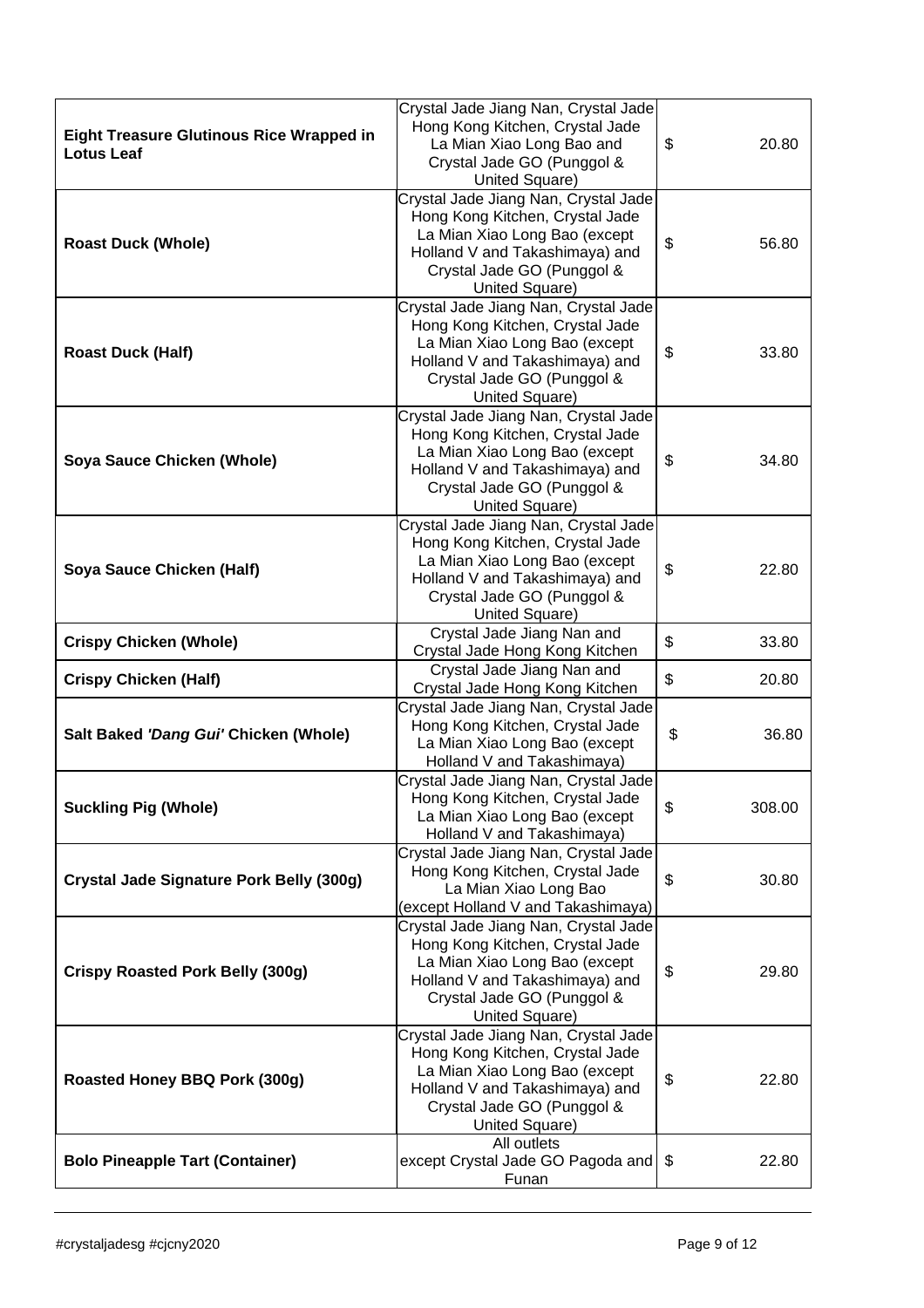| <b>Sugar Puff Cookies (Container)</b>                                                                 | All outlets<br>except Crystal Jade GO Pagoda<br>and Funan               | \$<br>18.80 |
|-------------------------------------------------------------------------------------------------------|-------------------------------------------------------------------------|-------------|
| <b>Lychee Butter Cookies</b>                                                                          | All outlets<br>except Crystal Jade GO Pagoda<br>and Funan               | \$<br>16.80 |
| <b>Almond Chocolate Chips Cookies</b>                                                                 | All outlets<br>except Crystal Jade GO Pagoda<br>and Funan               | \$<br>16.80 |
| <b>Lucky Trio Cookies Bundle</b><br>- Sugar Puff Cookie<br>- Lychee Butter Cookie<br>- Bolo Pineapple | All outlets<br>except Crystal Jade GO Pagoda<br>and Funan               | \$<br>52.80 |
| Golden Egg Sponge Cake (7")                                                                           | All outlets<br>except Crystal Jade GO Pagoda<br>and Funan               | \$<br>21.80 |
| <b>Prosperity Carrot Cake (7")</b>                                                                    | All outlets<br>except Crystal Jade GO Pagoda<br>and Funan               | \$<br>23.80 |
| Abundance Yam Cake (7")                                                                               | All outlets<br>except Crystal Jade GO Pagoda<br>and Funan               | \$<br>23.80 |
| <b>Fortune Glutinous Rice Cake (7")</b>                                                               | All outlets<br>except Crystal Jade GO Pagoda<br>and Funan               | \$<br>19.80 |
| Happiness Roselle Osmanthus Cake (7")                                                                 | All outlets<br>except Crystal Jade GO Pagoda<br>and Funan               | \$<br>19.80 |
| <b>Eternal Bliss Platter</b>                                                                          | All outlets<br>except Crystal Jade GO Pagoda<br>and Funan               | \$<br>50.80 |
| <b>Braised Abalone in Conpoy &amp; Oyster Sauce</b><br>$(4$ -head)                                    | All outlets<br>except Crystal Jade GO Pagoda and<br>Funan, and My Bread | \$<br>68.00 |
| <b>Braised Abalone in Conpoy &amp; Oyster Sauce</b><br>$(2$ -head)                                    | All outlets<br>except Crystal Jade GO Pagoda and<br>Funan, and My Bread | \$<br>88.00 |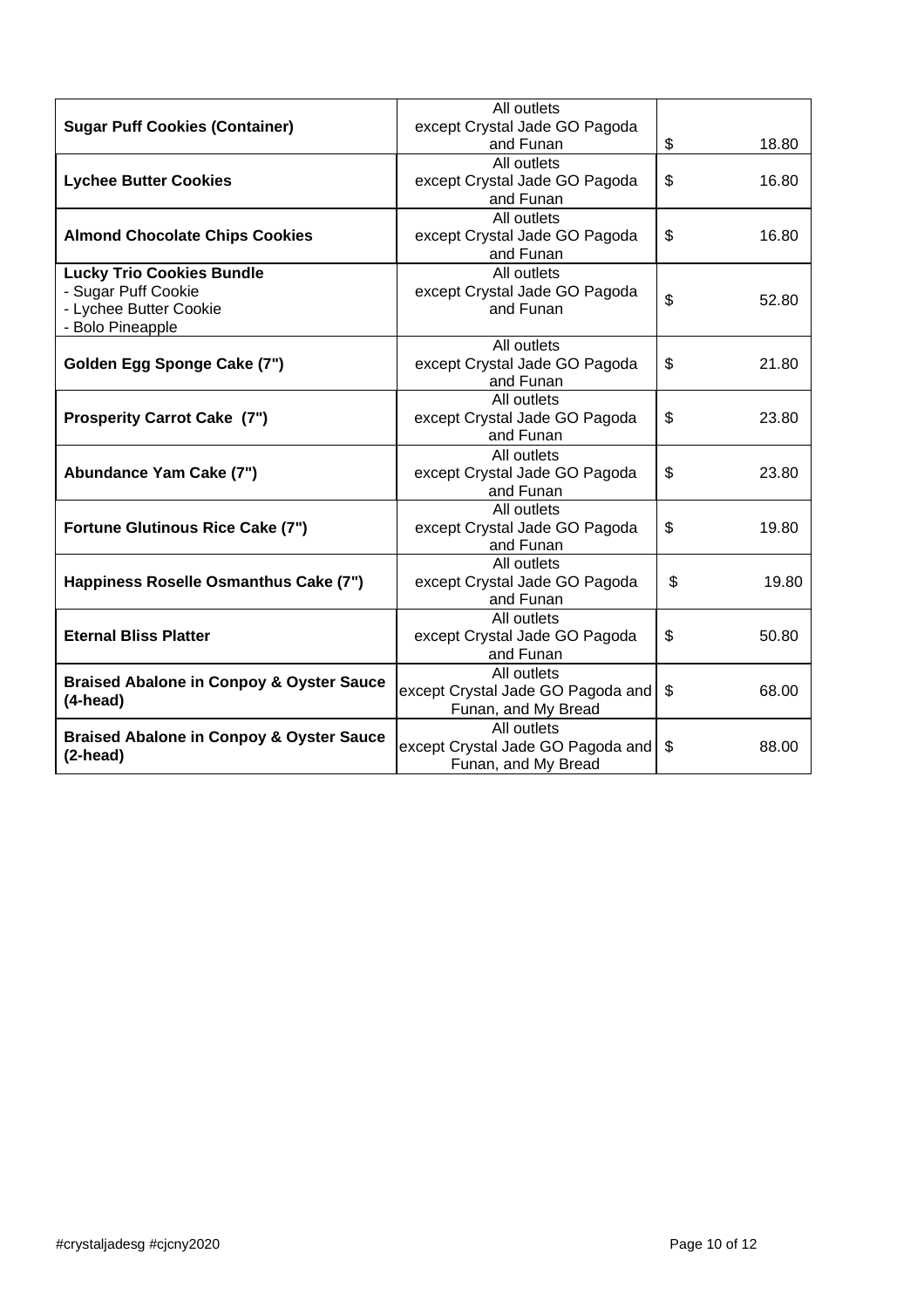# **APPENDIX 1B: PARTICIPATING OUTLETS LISTING**

| <b>Concept</b> | <b>Outlets</b>                        | <b>Address</b>                              | <b>Tel</b>                                                            |
|----------------|---------------------------------------|---------------------------------------------|-----------------------------------------------------------------------|
| Fine Dining    | Crystal Jade Palace                   | Takashimaya S.C. #04-19                     | 6735 2388                                                             |
|                | Crystal Jade Golden Palace            | Paragon #05-22                              | 6734 6866                                                             |
|                | Crystal Jade Dining IN                | VivoCity #01-112                            | 6278 5626                                                             |
|                | <b>Crystal Jade Pavilion</b>          | Crowne Plaza Changi Airport<br>#01-02       | 6214 9501                                                             |
|                | Crystal Jade Hong Kong Kitchen        | Tampines Mall #B1-11                        | 6788 0633                                                             |
|                |                                       | Great World City #03-127<br>(Opening TBC)   |                                                                       |
|                |                                       | Holland Village, No.2 Lor<br>Mambong        | 6469 0300                                                             |
|                |                                       | Takashimaya S.C. #B2-38                     | 6238 1411                                                             |
|                |                                       | The Clementi Mall #03-54                    | 6659 9215                                                             |
|                |                                       | Causeway Point #05-10                       | 6891 1779                                                             |
| Casual Dining  |                                       | Westgate #04-42                             | 6465 9822                                                             |
|                |                                       | Suntec City #B1-112                         | 6884 5172                                                             |
|                |                                       | Plaza Singapura #02-32                      | 6336 2833                                                             |
|                | Crystal Jade<br>La Mian Xiao Long Bao | Jurong Point 2 #03-96                       | 6790 2212                                                             |
|                |                                       | <b>Holland Avenue 241</b>                   | 6463 0968                                                             |
|                |                                       | Blk 470, Toa Payoh #01-70                   | 6250 2301                                                             |
|                |                                       | Bugis Junction #B1-04A                      | 6339 6902                                                             |
|                |                                       | Takashimaya S.C. #B2-36A                    | 6733 3229                                                             |
|                |                                       | T1 Departure/ Transit Lounge<br>East #03-54 | 6542 3158<br>*CNY set and takeaway<br>items are not available<br>here |
|                | Crystal Jade Jiang Nan                | VivoCity #01-52                             | 6221 1830                                                             |